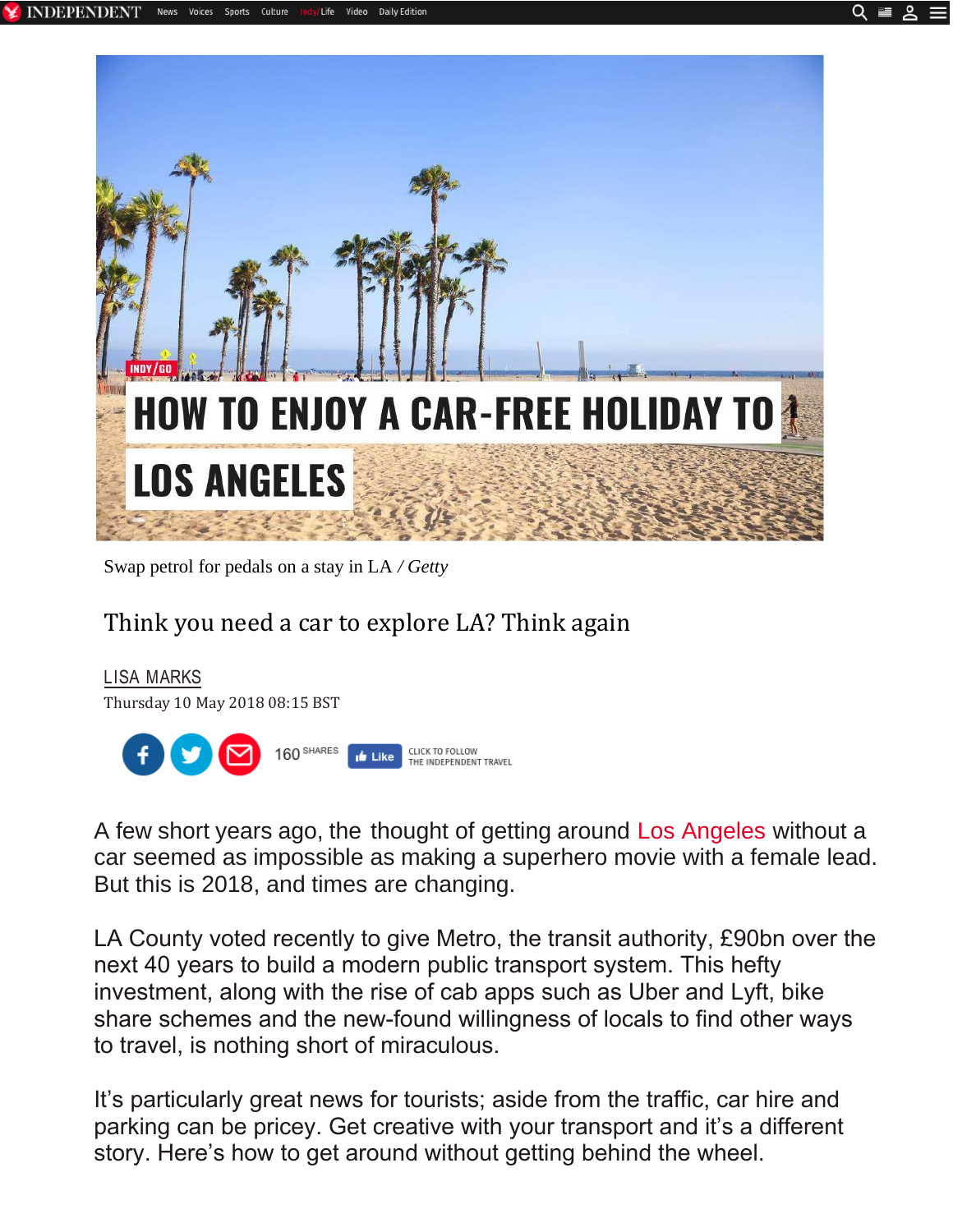# **Pedal power**

More than anywhere else in Los Angeles, Santa Monica has embraced cycling culture. There are [Metro Bike Share](https://bikeshare.metro.net/) and [Breeze Bike](https://santamonicabikeshare.com/) share racks everywhere, which run on the same premise as London's Santander Cycles – hire, use and park. Prices start at around \$3 (£2.20) for 30 minutes or \$7 for the day. You can also hire a bike from the [Santa Monica Bike Centre;](http://smbikecenter.com/) prices start at \$20 for two hours.



**Cycling culture is on the rise in LA (Getty)** 

If you're biking on a Sunday, the lively Santa Monica Farmers' Market on Main Street even offers free valet.

# **Fuel up**

Cycle to the Back On The Beach oceanside café in Santa Monica, where you can bury your toes into the sand as you sip on Arnold Palmers and tuck into juicy burgers.

# **Off the rails**

The city's ever-expanding train network is a game changer. The Metro's Expo Line extension, which opened 18 months ago, runs diagonally across the centre of LA, starting at 4th Street and Colorado Avenue in Santa Monica, ending downtown at 7th Street in the financial district.

If you plan to use the Metro more than once invest a dollar in a TAP card, which loads up like an Oyster card. They're not essential (single journeys are \$1.75 or \$7 for a day travelcard) but come with various discounts.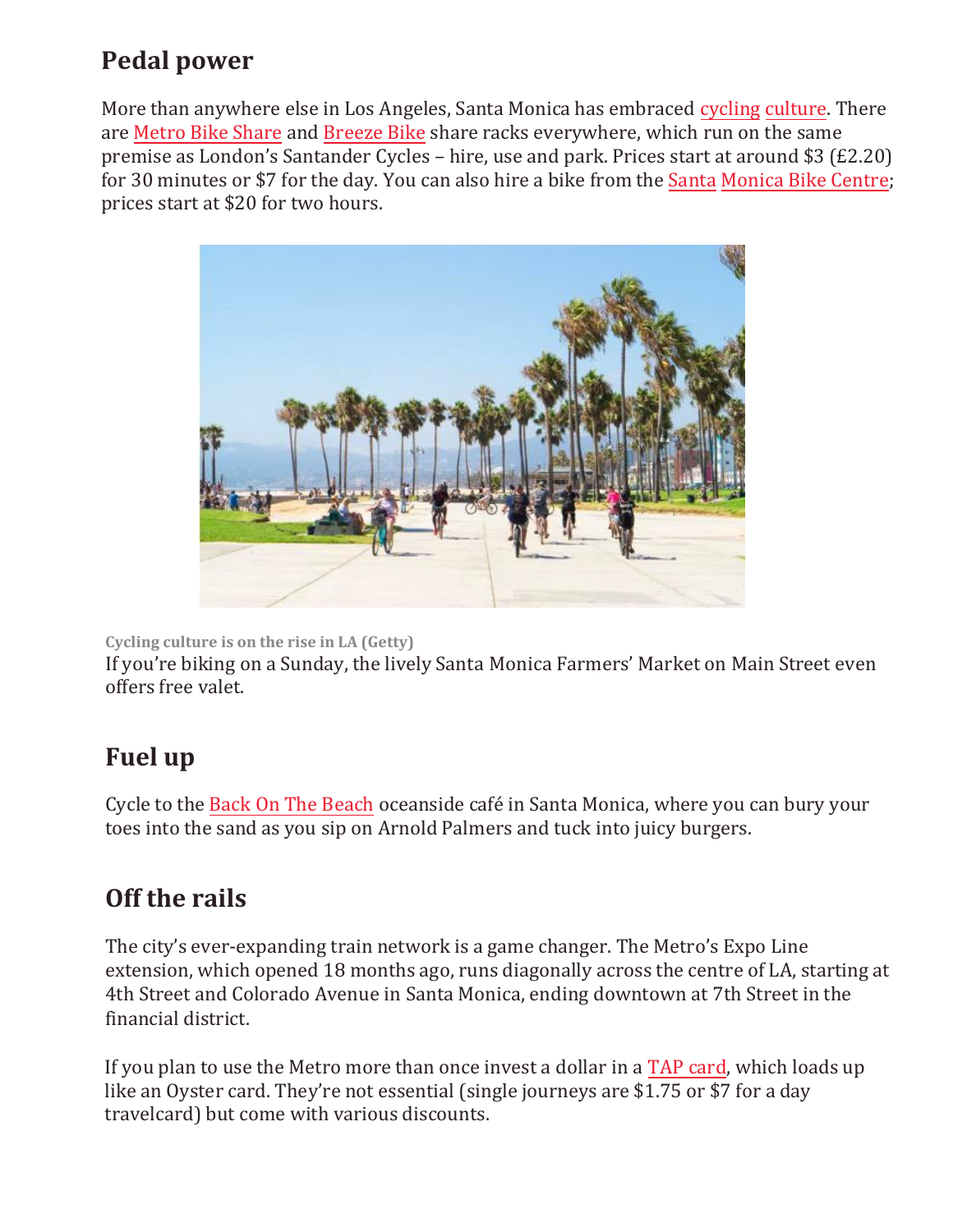

#### **Drop in at Universal Studios (Getty)**

From 7th Street you can also get a train to Union Station (to connect to Amtrak trains), Long Beach and also [Universal Studios](http://www.universalstudioshollywood.com/) in north Hollywood. Take the Expo to 7th Street, hop onto the Red Line which takes you to Universal Station; from there the theme park's shuttle service runs every 20 minutes.

# **Fuel up**

Walk 10 minutes from 7th Street station to [Cole's Saloon](http://213hospitality.com/project/coles/), which opened in 1908 and is the home of the original French Dip Sandwich (thinly sliced hot beef in a soft roll, dipped in gravy). Pair it with their exceptional potato salad and signature Old Fashioned.

# **Walk and hail**

If you plan to use the Metro more than once invest a dollar in a TAP card, which loads up like an Oyster card. They're not essential (single journeys are \$1.75 or \$7 for a day travelcard) but come with various discounts.

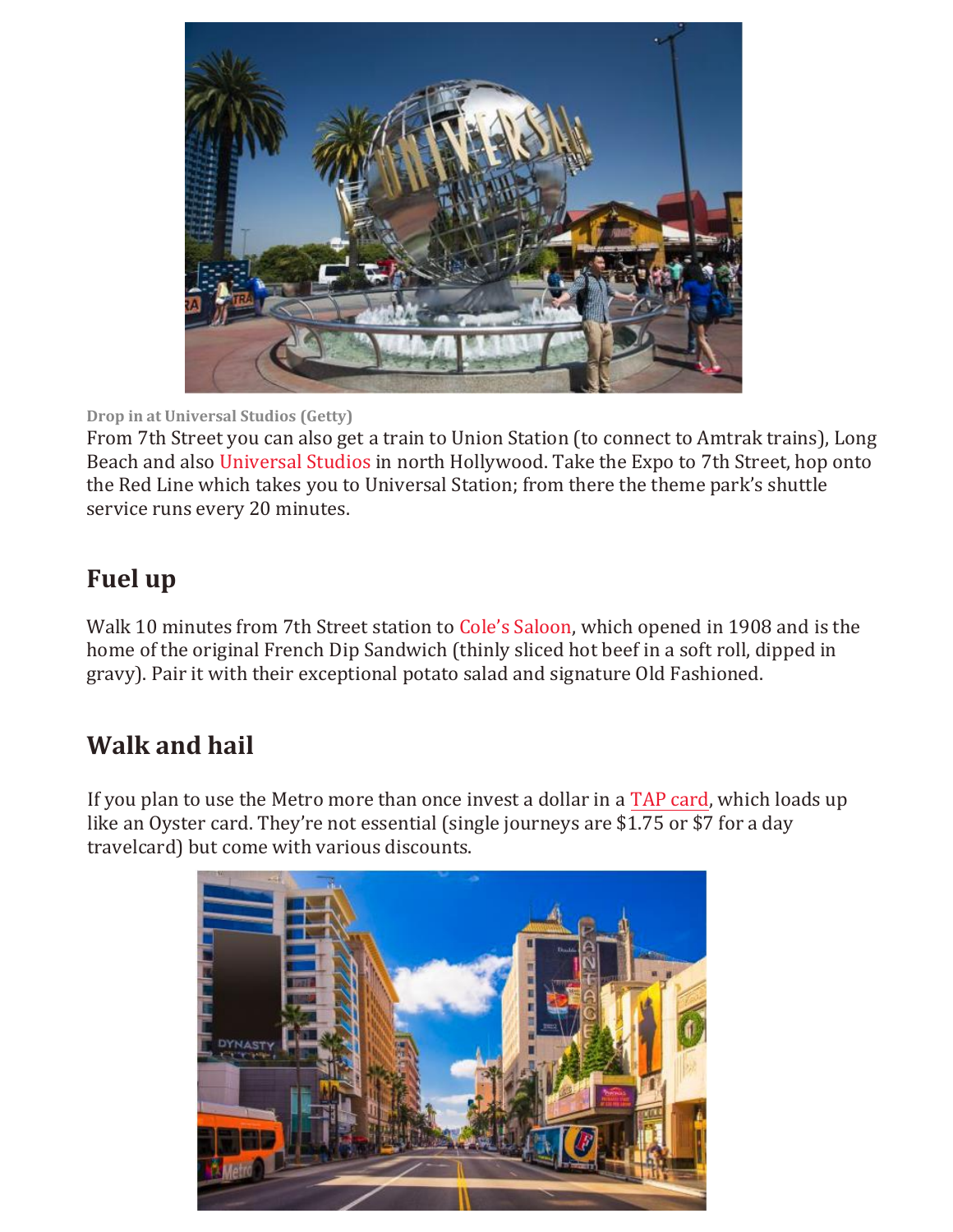**Take a stroll down Sunset Boulevard (Getty)** 

Of course, you can also do the unthinkable and actually walk; WeHo (West Hollywood) is eminently strollable. Downloading the Map My Walk app, I charted a five-mile amble one afternoon along Sunset Boulevard past the Chateau Marmont, Comedy Store, Whiskey-a-Go-Go, Rainbow Bar and Grill and The Roxy ending up at the Sunset Plaza, which has bistros, designer boutiques and a handy Chinese hot foot massage spa.

# **Fuel up**

Relax at one of the more intriguing restaurants in WeHo. E.P. and L.P. Eating House and Rooftop Bar is a modern Asian restaurant – its curries are a salty, sweet and sour flavour explosion, and the cocktail menu is extensive.

# **The thin Red Line**

The Metro Red Line runs between North Hollywood and Union Station, and all life is here, from the dreadlocked breakdancer to the nurse I saw power-walking around the platform.

I jumped on the Red Line from Hollywood and Highland station to Sunset and Vermont. Ten minutes later I was alighting to catch the DASH shuttle bus. It wends its way through trendy Los Feliz up Mount Hollywood to the Griffith Observatory, which features in movies *La La Land* and *Rebel Without A Cause*. It also stops at the Greek Theatre.



**The Griffith Observatory is accessible by public transport (Getty/iStock)** 

The shuttle takes just 25 minutes to reach the observatory and is fantastically cheap: 50 cents (37p) per journey or 35 cents (26p) if you have a Tap card.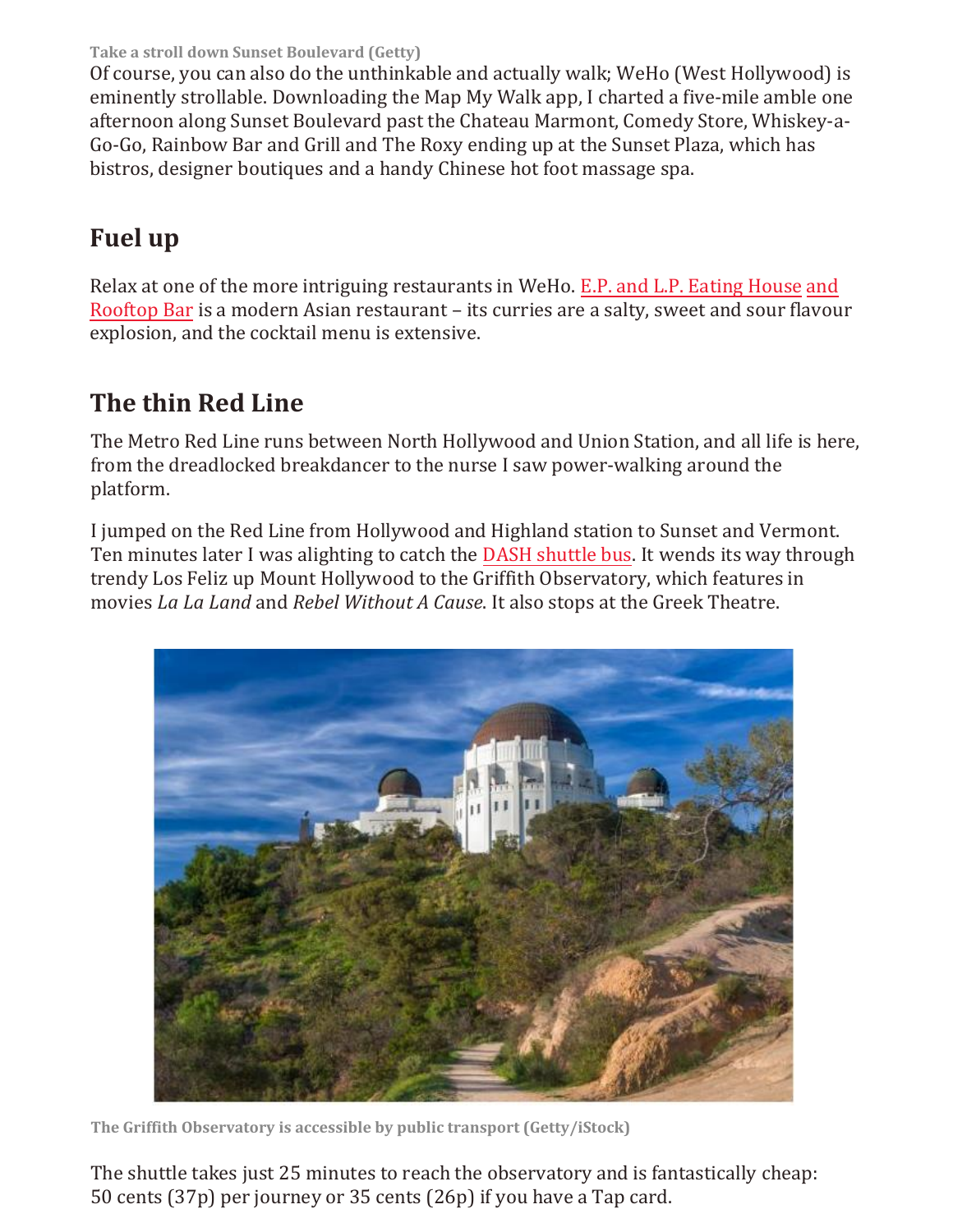# **Fuel up**

Make for the [Alcove Cafe & Bakery](https://www.alcovecafe.com/) on Hillhurst Avenue in Los Feliz for iced tea, a classic Cobb salad and a glimpse of famous locals, from Jon Hamm to Kristen Stewart.

# **On the buses**

The LA Metro bus service is quite possibly the Marmite of Los Angeles. I have friends in the city who use it daily and others who look completely baffled when I mention the city even has a bus service.

Pick your routes wisely. On the recommendation of a Metro-loving local I decided to take the bus (\$7 return) from West Hollywood to the Getty Villa, a Roman-style home where some 44,000 antiquities from [J P Getty Museum](http://www.getty.edu/visit/villa/)'s collection live. Hop on a number 2 bus, which runs the length of Sunset Boulevard, and relax all the way down towards the Pacific Coast Highway before alighting at the Will Rogers State Beach. From here you'll need to get on another bus – the 534 – for the last mile to the Getty Villa.



**Head to Getty Villa by bus (Getty)** 

# **Fuel up**

After a day on the buses relax at Gracias Madre, a plant-based Mexican restaurant in WeHo. Who knew that crab cakes made from hearts of palm or jackfruit tacos would be so delicious? Go the full legal high by ordering their Sour T-iesel cannabis cocktail made from CBD hemp oil, tequila and lime juice.